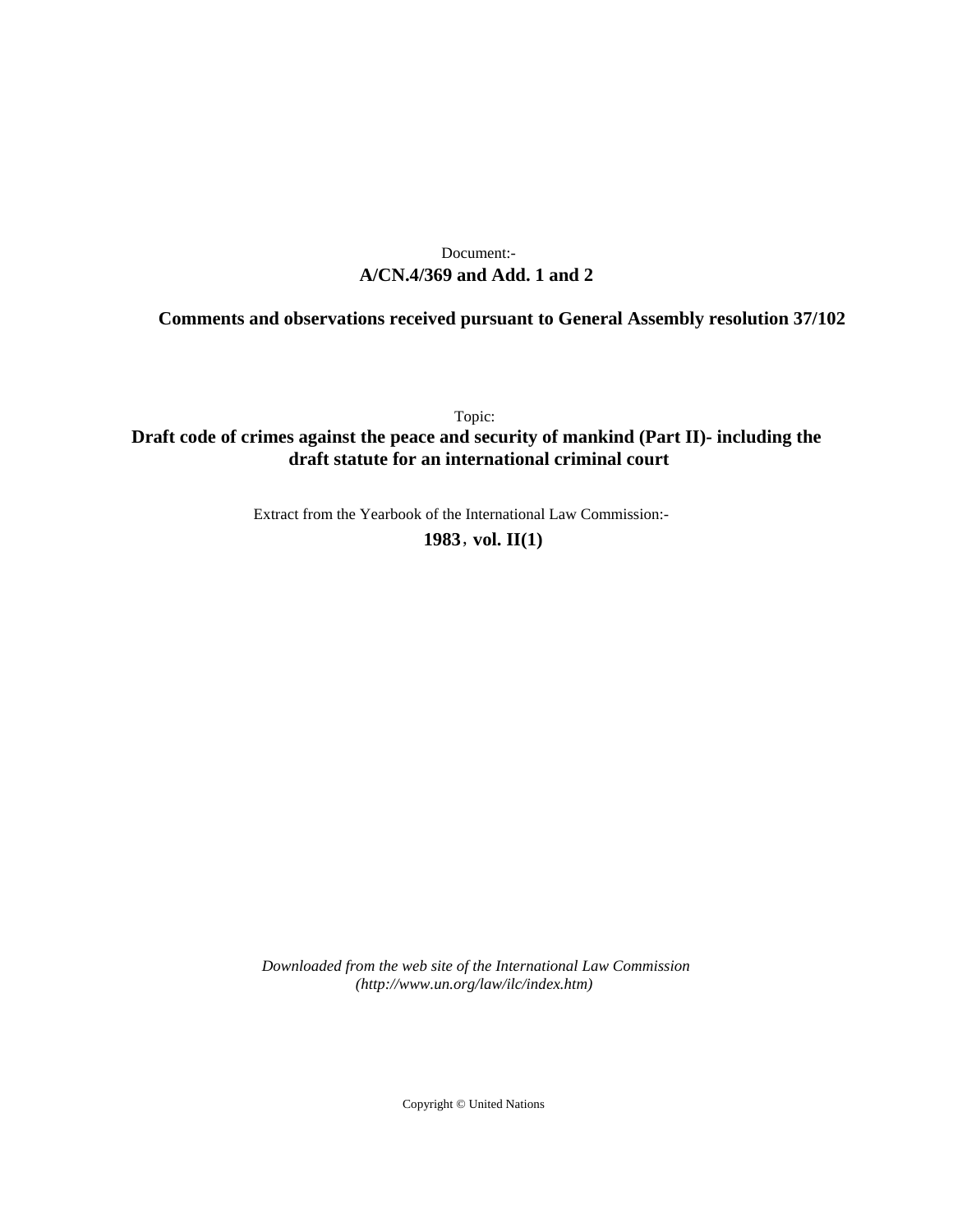### **DOCUMENT A/CN.4/369 and Add.l and 2**

## **Comments and observations of Governments received pursuant to General Assembly resolution 37/102**

*[Original: English, Spanish] [19 April, 27 May and 17 June 1983]*

#### **CONTENTS**

#### **NOTE**

The text of the draft Code of Offences against the Peace and Security of Mankind, prepared by the International Law Commission in 1954, is reproduced in *Yearbook* ... *1983,* vol. II (Part Two), p.11, para. 33.

### **Introduction**

1. On 16 December 1982, the General Assembly adopted resolution 37/102, the operative paragraphs of which read as follows:

*The General Assembly,*

 $\ddotsc$ 

1. *Invites* the International Law Commission to continue its work with a view to elaborating the draft Code of Offences against the Peace and Security of Mankind, in conformity with paragraph 1 of General Assembly resolution 36/106 and taking into account the decision contained in paragraph 255 of the report of the International Law Commission on the work of its thirty-fourth session;

2. *Requests* the International Law Commission, in conformity with resolution 36/106, to submit a preliminary report to the General Assembly at its thirty-eighth session bearing, *inter alia,* on the scope and the structure of the draft Code;

3. *Requests* the Secretary-General to reiterate his invitation to Member States and relevant international intergovernmental organizations to present or update their comments and observations on the draft Code with a view to their submission to the International Law Commission;

4. *Decides* to include in the provisional agenda of its thirty-eighth session the item entitled "Draft Code of Offences against the Peace and Security of Mankind".

2. On 17 January 1983, the Secretary-General addressed a note to the Governments of Member States and a letter to the relevant international intergovernmental organizations, requesting their comments and observations on the subject.

3. The replies received as at the end of June 1983 from the Governments of three Member States are reproduced below.